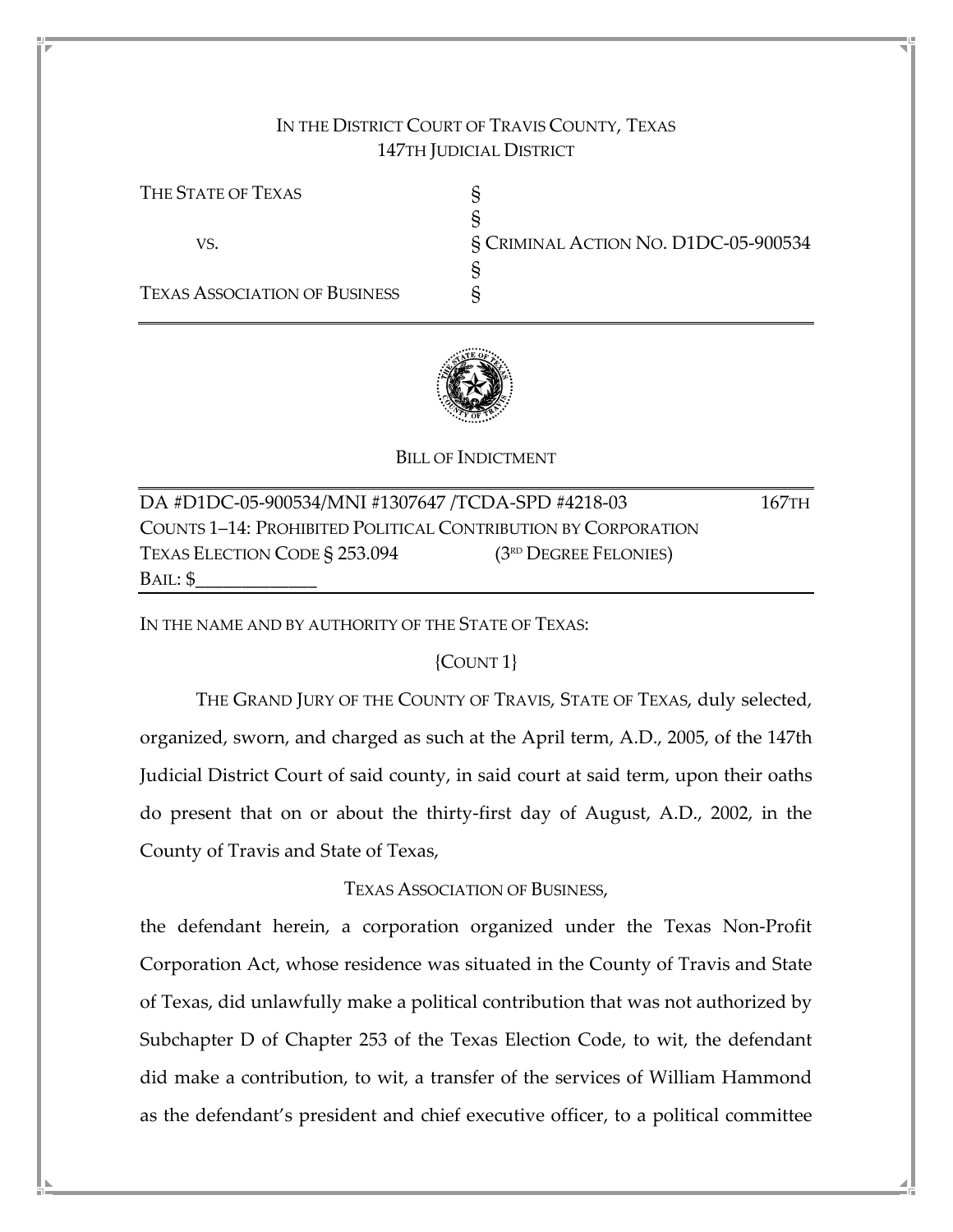known as "Texas Association of Business and Chambers of Commerce PAC," also known as "BACPAC," and to a political committee known as "TAB's Voter Education Campaign," "Texas Strategic Partners," "Texas Strategic Partners Political Subcommittee," "Strategic Partners Task Force," "Strategic Partners Task Force Political Subcommittee," "Texas Strategic Alliance," and "Texas Strategic Alliance Political Subcommittee," by expending corporate funds as compensation for services that the said William Hammond rendered to the said political committee, with the intent that the said transfer of services be used in connection with a campaign for elective office.

#### {COUNT 2}

 THE GRAND JURY FURTHER PRESENT THAT on or about the thirty-first day of August, A.D., 2002, in the County of Travis and State of Texas, the defendant, TEXAS ASSOCIATION OF BUSINESS, a corporation organized under the Texas Non-Profit Corporation Act, whose residence was situated in the County of Travis and State of Texas, did unlawfully make a political contribution that was not authorized by Subchapter D of Chapter 253 of the Texas Election Code, to wit, the defendant did make a contribution, to wit, a transfer of the services of Jack Campbell as the defendant's governmental affairs manager, to a political committee known as "Texas Association of Business and Chambers of Commerce PAC," also known as "BACPAC," and to a political committee known as "TAB's Voter Education Campaign," "Texas Strategic Partners," "Texas Strategic Partners Political Subcommittee," "Strategic Partners Task Force," "Strategic Partners Task Force Political Subcommittee," "Texas Strategic Alliance," and "Texas Strategic Alliance Political Subcommittee," by expending corporate funds as compensation for services that the said Jack Campbell rendered to the said political committee, with the intent that the said transfer of services be used in connection with a campaign for elective office.

The State of Texas vs. Texas Association of Business/Criminal Action No. D1DC-05-900534/Page 2 of 11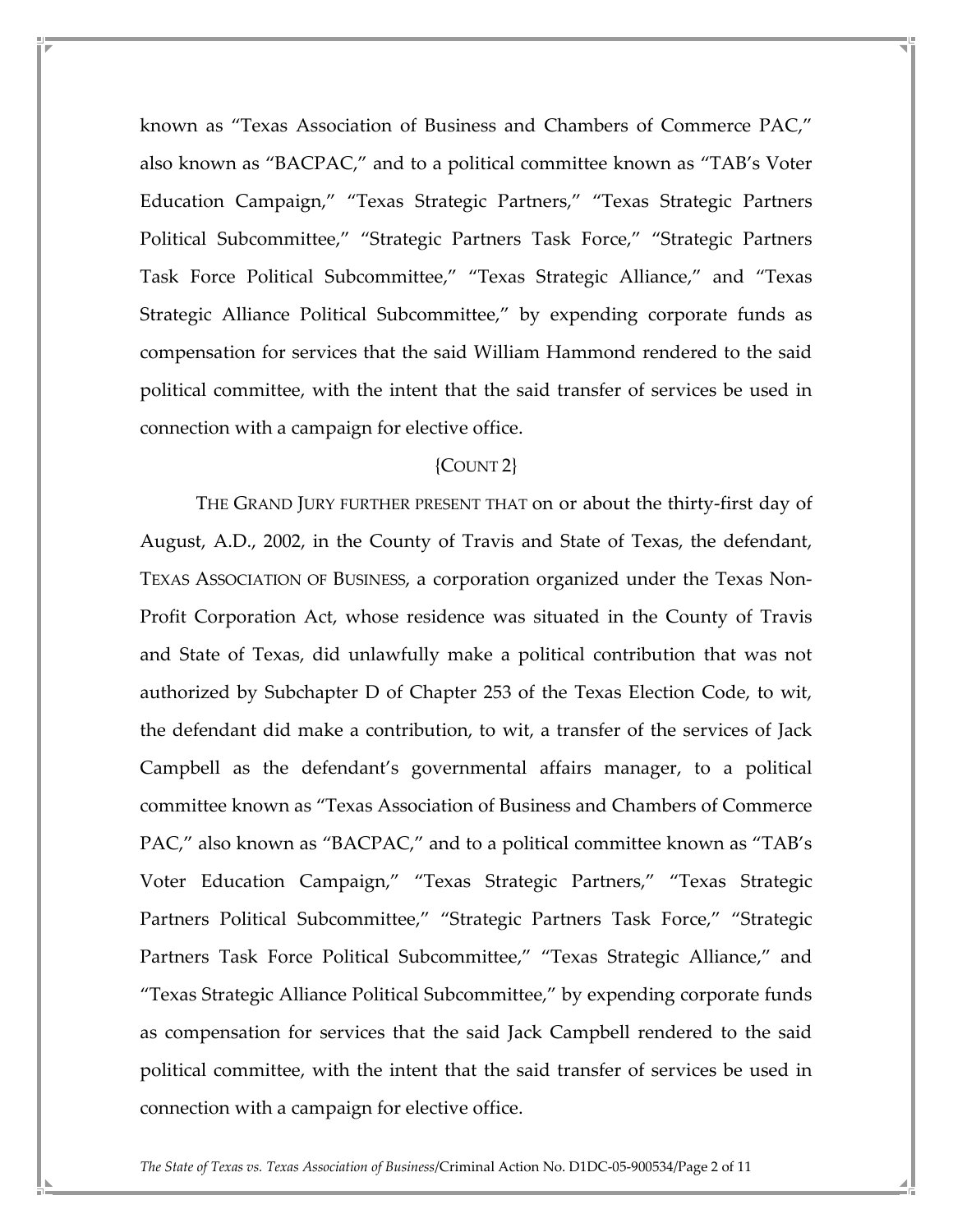#### {COUNT 3}

 THE GRAND JURY FURTHER PRESENT THAT on or about the fifteenth day of September, A.D., 2002, in the County of Travis and State of Texas, the defendant, TEXAS ASSOCIATION OF BUSINESS, a corporation organized under the Texas Non-Profit Corporation Act, whose residence was situated in the County of Travis and State of Texas, did unlawfully make a political contribution that was not authorized by Subchapter D of Chapter 253 of the Texas Election Code, to wit, the defendant did make a contribution, to wit, a transfer of the services of William Hammond as the defendant's president and chief executive officer, to a political committee known as "Texas Association of Business and Chambers of Commerce PAC," also known as "BACPAC," and to a political committee known as "TAB's Voter Education Campaign," "Texas Strategic Partners," "Texas Strategic Partners Political Subcommittee," "Strategic Partners Task Force," "Strategic Partners Task Force Political Subcommittee," "Texas Strategic Alliance," and "Texas Strategic Alliance Political Subcommittee," by expending corporate funds as compensation for services that the said William Hammond rendered to the said political committee, with the intent that the said transfer of services be used in connection with a campaign for elective office.

## ${COUNT 4}$

 THE GRAND JURY FURTHER PRESENT THAT on or about the fifteenth day of September, A.D., 2002, in the County of Travis and State of Texas, the defendant, TEXAS ASSOCIATION OF BUSINESS, a corporation organized under the Texas Non-Profit Corporation Act, whose residence was situated in the County of Travis and State of Texas, did unlawfully make a political contribution that was not authorized by Subchapter D of Chapter 253 of the Texas Election Code, to wit, the defendant did make a contribution, to wit, a transfer of the services of Jack Campbell as the defendant's governmental affairs manager, to a political

The State of Texas vs. Texas Association of Business/Criminal Action No. D1DC-05-900534/Page 3 of 11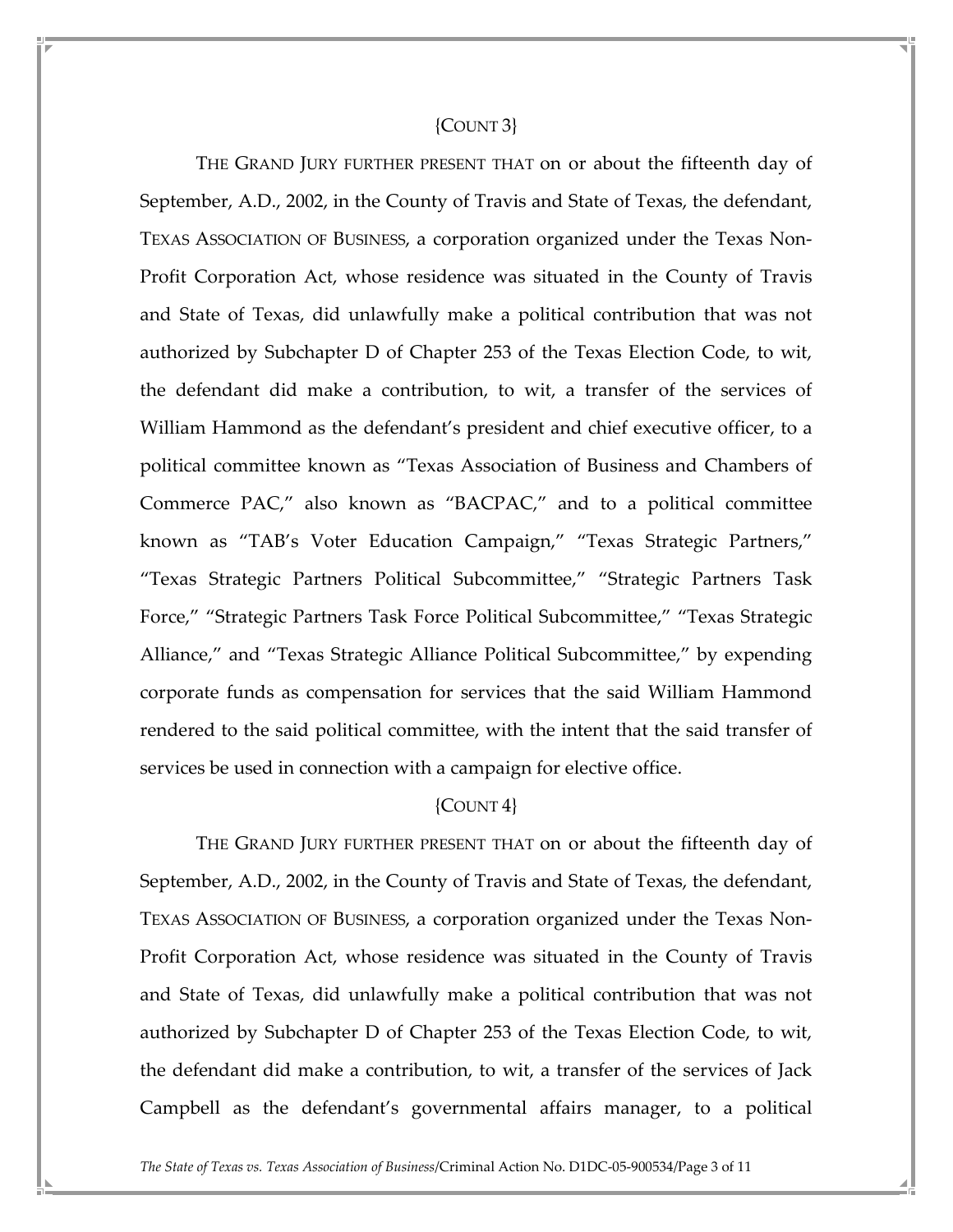committee known as "Texas Association of Business and Chambers of Commerce PAC," also known as "BACPAC," and to a political committee known as "TAB's Voter Education Campaign," "Texas Strategic Partners," "Texas Strategic Partners Political Subcommittee," "Strategic Partners Task Force," "Strategic Partners Task Force Political Subcommittee," "Texas Strategic Alliance," and "Texas Strategic Alliance Political Subcommittee," by expending corporate funds as compensation for services that the said Jack Campbell rendered to the said political committee, with the intent that the said transfer of services be used in connection with a campaign for elective office.

#### {COUNT 5}

 THE GRAND JURY FURTHER PRESENT THAT on or about the thirtieth day of September, A.D., 2002, in the County of Travis and State of Texas, the defendant, TEXAS ASSOCIATION OF BUSINESS, a corporation organized under the Texas Non-Profit Corporation Act, whose residence was situated in the County of Travis and State of Texas, did unlawfully make a political contribution that was not authorized by Subchapter D of Chapter 253 of the Texas Election Code, to wit, the defendant did make a contribution, to wit, a transfer of the services of William Hammond as the defendant's president and chief executive officer, to a political committee known as "Texas Association of Business and Chambers of Commerce PAC," also known as "BACPAC," and to a political committee known as "TAB's Voter Education Campaign," "Texas Strategic Partners," "Texas Strategic Partners Political Subcommittee," "Strategic Partners Task Force," "Strategic Partners Task Force Political Subcommittee," "Texas Strategic Alliance," and "Texas Strategic Alliance Political Subcommittee," by expending corporate funds as compensation for services that the said William Hammond rendered to the said political committee, with the intent that the said transfer of services be used in connection with a campaign for elective office.

The State of Texas vs. Texas Association of Business/Criminal Action No. D1DC-05-900534/Page 4 of 11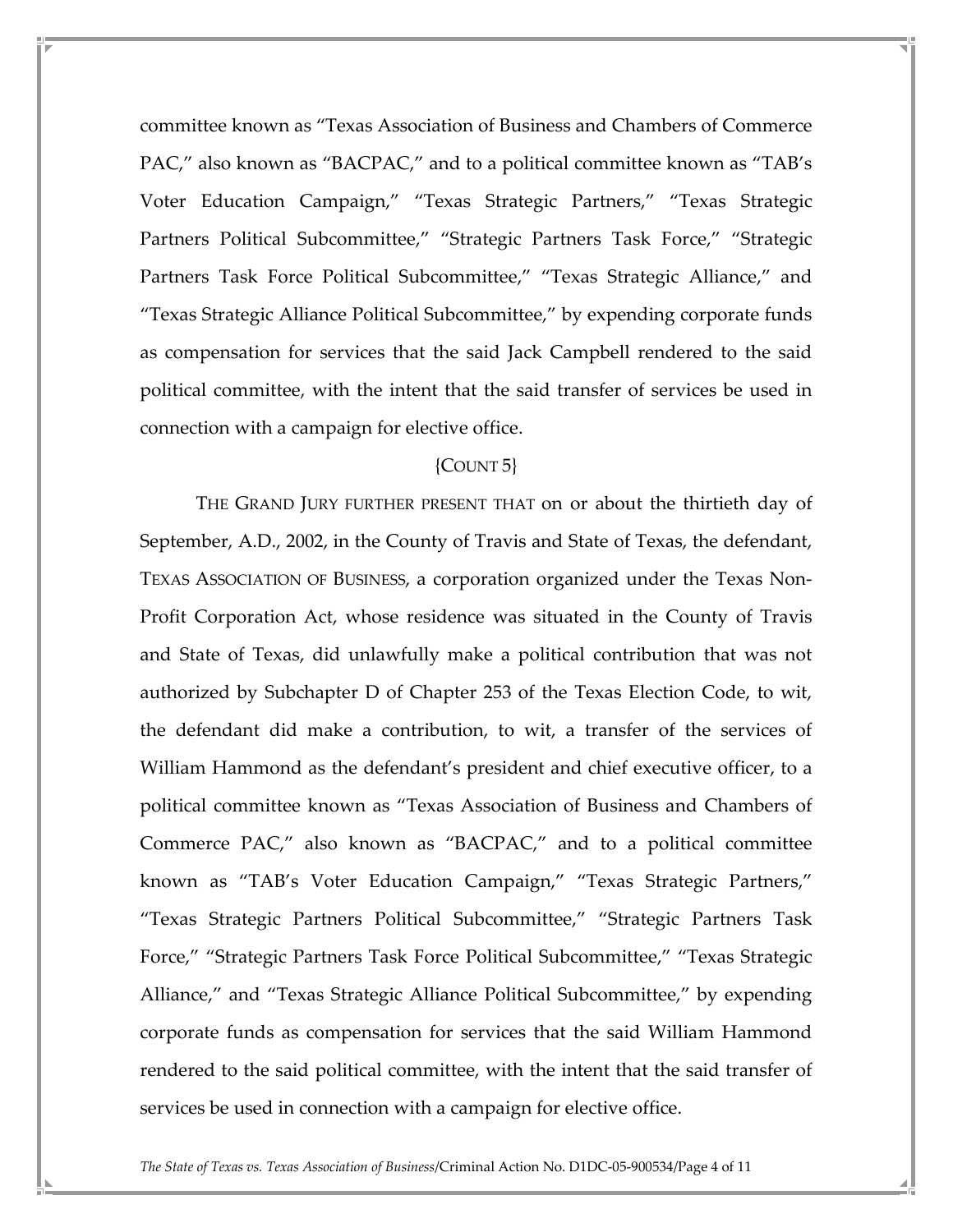#### ${COUNT6}$

 THE GRAND JURY FURTHER PRESENT THAT on or about the thirtieth day of September, A.D., 2002, in the County of Travis and State of Texas, the defendant, TEXAS ASSOCIATION OF BUSINESS, a corporation organized under the Texas Non-Profit Corporation Act, whose residence was situated in the County of Travis and State of Texas, did unlawfully make a political contribution that was not authorized by Subchapter D of Chapter 253 of the Texas Election Code, to wit, the defendant did make a contribution, to wit, a transfer of the services of Jack Campbell as the defendant's governmental affairs manager, to a political committee known as "Texas Association of Business and Chambers of Commerce PAC," also known as "BACPAC," and to a political committee known as "TAB's Voter Education Campaign," "Texas Strategic Partners," "Texas Strategic Partners Political Subcommittee," "Strategic Partners Task Force," "Strategic Partners Task Force Political Subcommittee," "Texas Strategic Alliance," and "Texas Strategic Alliance Political Subcommittee," by expending corporate funds as compensation for services that the said Jack Campbell rendered to the said political committee, with the intent that the said transfer of services be used in connection with a campaign for elective office.

#### {COUNT 7}

 THE GRAND JURY FURTHER PRESENT THAT on or about the fifteenth day of October, A.D., 2002, in the County of Travis and State of Texas, the defendant, TEXAS ASSOCIATION OF BUSINESS, a corporation organized under the Texas Non-Profit Corporation Act, whose residence was situated in the County of Travis and State of Texas, did unlawfully make a political contribution that was not authorized by Subchapter D of Chapter 253 of the Texas Election Code, to wit, the defendant did make a contribution, to wit, a transfer of the services of William Hammond as the defendant's president and chief executive officer, to a

The State of Texas vs. Texas Association of Business/Criminal Action No. D1DC-05-900534/Page 5 of 11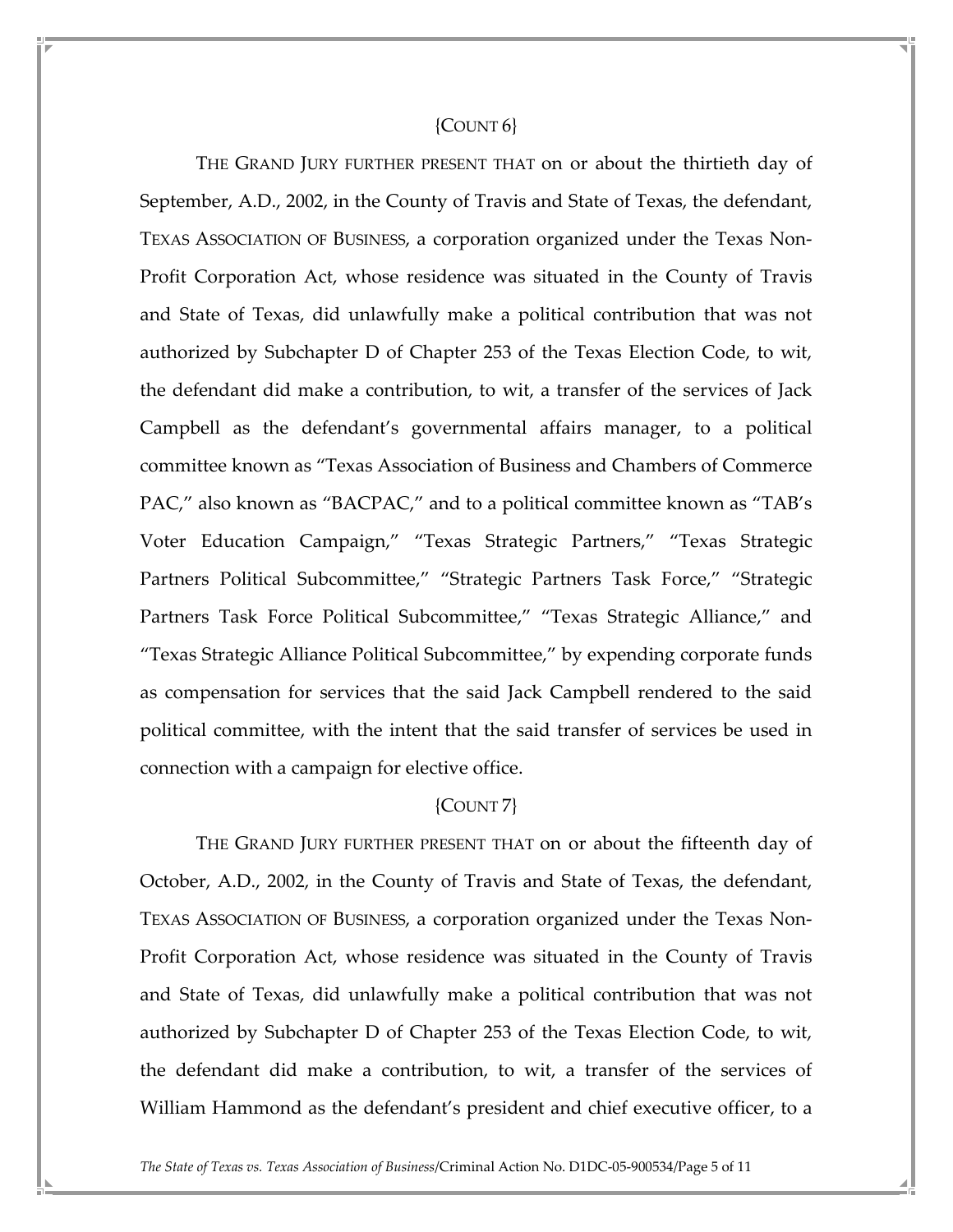political committee known as "Texas Association of Business and Chambers of Commerce PAC," also known as "BACPAC," and to a political committee known as "TAB's Voter Education Campaign," "Texas Strategic Partners," "Texas Strategic Partners Political Subcommittee," "Strategic Partners Task Force," "Strategic Partners Task Force Political Subcommittee," "Texas Strategic Alliance," and "Texas Strategic Alliance Political Subcommittee," by expending corporate funds as compensation for services that the said William Hammond rendered to the said political committee, with the intent that the said transfer of services be used in connection with a campaign for elective office.

### {COUNT 8}

 THE GRAND JURY FURTHER PRESENT THAT on or about the fifteenth day of October, A.D., 2002, in the County of Travis and State of Texas, the defendant, TEXAS ASSOCIATION OF BUSINESS, a corporation organized under the Texas Non-Profit Corporation Act, whose residence was situated in the County of Travis and State of Texas, did unlawfully make a political contribution that was not authorized by Subchapter D of Chapter 253 of the Texas Election Code, to wit, the defendant did make a contribution, to wit, a transfer of the services of Jack Campbell as the defendant's governmental affairs manager, to a political committee known as "Texas Association of Business and Chambers of Commerce PAC," also known as "BACPAC," and to a political committee known as "TAB's Voter Education Campaign," "Texas Strategic Partners," "Texas Strategic Partners Political Subcommittee," "Strategic Partners Task Force," "Strategic Partners Task Force Political Subcommittee," "Texas Strategic Alliance," and "Texas Strategic Alliance Political Subcommittee," by expending corporate funds as compensation for services that the said Jack Campbell rendered to the said political committee, with the intent that the said transfer of services be used in connection with a campaign for elective office.

The State of Texas vs. Texas Association of Business/Criminal Action No. D1DC-05-900534/Page 6 of 11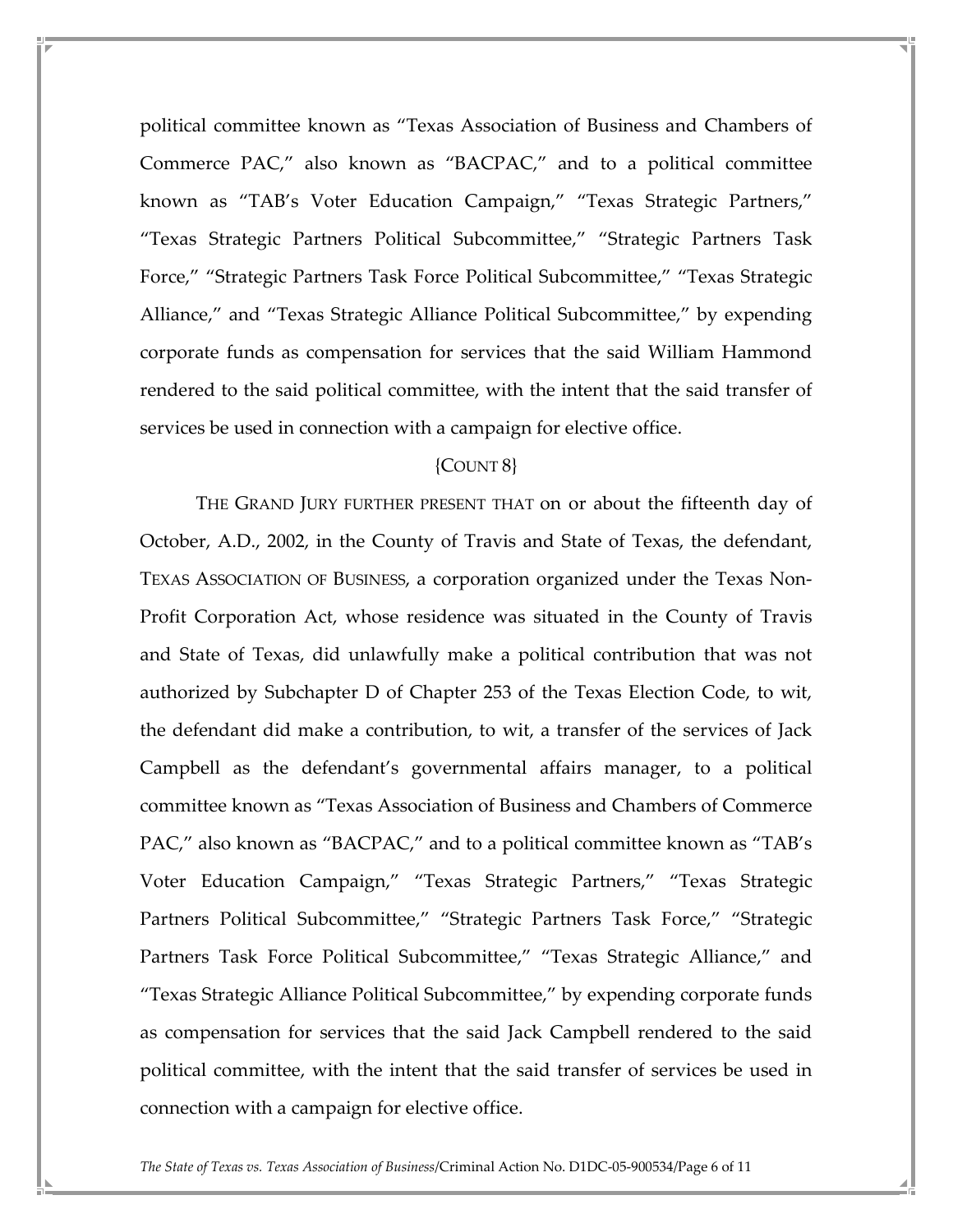#### {COUNT 9}

 THE GRAND JURY FURTHER PRESENT THAT on or about the thirty-first day of October, A.D., 2002, in the County of Travis and State of Texas, the defendant, TEXAS ASSOCIATION OF BUSINESS, a corporation organized under the Texas Non-Profit Corporation Act, whose residence was situated in the County of Travis and State of Texas, did unlawfully make a political contribution that was not authorized by Subchapter D of Chapter 253 of the Texas Election Code, to wit, the defendant did make a contribution, to wit, a transfer of the services of William Hammond as the defendant's president and chief executive officer, to a political committee known as "Texas Association of Business and Chambers of Commerce PAC," also known as "BACPAC," and to a political committee known as "TAB's Voter Education Campaign," "Texas Strategic Partners," "Texas Strategic Partners Political Subcommittee," "Strategic Partners Task Force," "Strategic Partners Task Force Political Subcommittee," "Texas Strategic Alliance," and "Texas Strategic Alliance Political Subcommittee," by expending corporate funds as compensation for services that the said William Hammond rendered to the said political committee, with the intent that the said transfer of services be used in connection with a campaign for elective office.

## {COUNT 10}

 THE GRAND JURY FURTHER PRESENT THAT on or about the thirty-first day of October, A.D., 2002, in the County of Travis and State of Texas, the defendant, TEXAS ASSOCIATION OF BUSINESS, a corporation organized under the Texas Non-Profit Corporation Act, whose residence was situated in the County of Travis and State of Texas, did unlawfully make a political contribution that was not authorized by Subchapter D of Chapter 253 of the Texas Election Code, to wit, the defendant did make a contribution, to wit, a transfer of the services of Jack Campbell as the defendant's governmental affairs manager, to a political

The State of Texas vs. Texas Association of Business/Criminal Action No. D1DC-05-900534/Page 7 of 11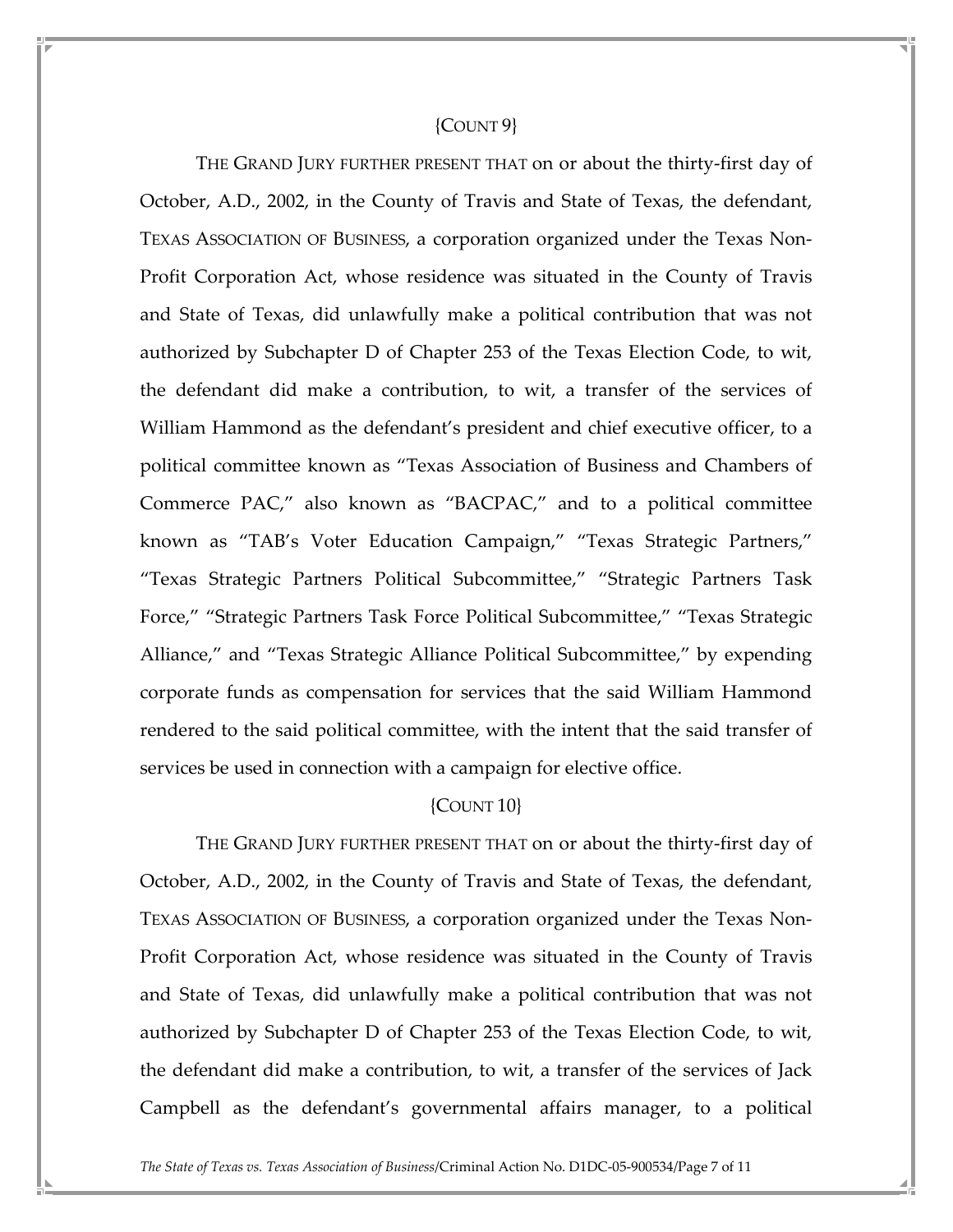committee known as "Texas Association of Business and Chambers of Commerce PAC," also known as "BACPAC," and to a political committee known as "TAB's Voter Education Campaign," "Texas Strategic Partners," "Texas Strategic Partners Political Subcommittee," "Strategic Partners Task Force," "Strategic Partners Task Force Political Subcommittee," "Texas Strategic Alliance," and "Texas Strategic Alliance Political Subcommittee," by expending corporate funds as compensation for services that the said Jack Campbell rendered to the said political committee, with the intent that the said transfer of services be used in connection with a campaign for elective office.

#### {COUNT 11}

 THE GRAND JURY FURTHER PRESENT THAT on or about the fifteenth day of November, A.D., 2002, in the County of Travis and State of Texas, the defendant, TEXAS ASSOCIATION OF BUSINESS, a corporation organized under the Texas Non-Profit Corporation Act, whose residence was situated in the County of Travis and State of Texas, did unlawfully make a political contribution that was not authorized by Subchapter D of Chapter 253 of the Texas Election Code, to wit, the defendant did make a contribution, to wit, a transfer of the services of William Hammond as the defendant's president and chief executive officer, to a political committee known as "Texas Association of Business and Chambers of Commerce PAC," also known as "BACPAC," and to a political committee known as "TAB's Voter Education Campaign," "Texas Strategic Partners," "Texas Strategic Partners Political Subcommittee," "Strategic Partners Task Force," "Strategic Partners Task Force Political Subcommittee," "Texas Strategic Alliance," and "Texas Strategic Alliance Political Subcommittee," by expending corporate funds as compensation for services that the said William Hammond rendered to the said political committee, with the intent that the said transfer of services be used in connection with a campaign for elective office.

The State of Texas vs. Texas Association of Business/Criminal Action No. D1DC-05-900534/Page 8 of 11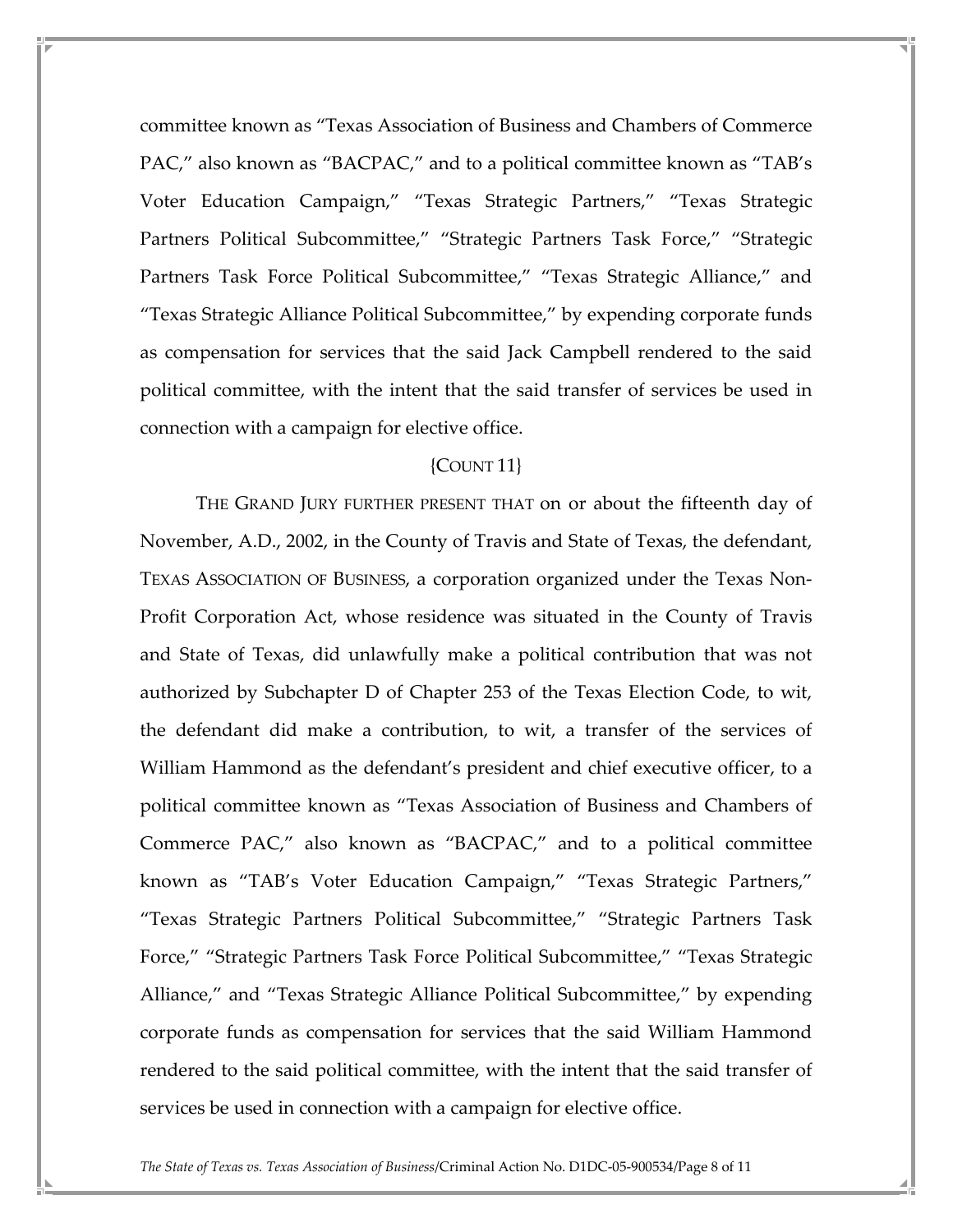#### {COUNT 12}

 THE GRAND JURY FURTHER PRESENT THAT on or about the fifteenth day of November, A.D., 2002, in the County of Travis and State of Texas, the defendant, TEXAS ASSOCIATION OF BUSINESS, a corporation organized under the Texas Non-Profit Corporation Act, whose residence was situated in the County of Travis and State of Texas, did unlawfully make a political contribution that was not authorized by Subchapter D of Chapter 253 of the Texas Election Code, to wit, the defendant did make a contribution, to wit, a transfer of the services of Jack Campbell as the defendant's governmental affairs manager, to a political committee known as "Texas Association of Business and Chambers of Commerce PAC," also known as "BACPAC," and to a political committee known as "TAB's Voter Education Campaign," "Texas Strategic Partners," "Texas Strategic Partners Political Subcommittee," "Strategic Partners Task Force," "Strategic Partners Task Force Political Subcommittee," "Texas Strategic Alliance," and "Texas Strategic Alliance Political Subcommittee," by expending corporate funds as compensation for services that the said Jack Campbell rendered to the said political committee, with the intent that the said transfer of services be used in connection with a campaign for elective office.

#### {COUNT 13}

 THE GRAND JURY FURTHER PRESENT THAT on or about the thirtieth day of November, A.D., 2002, in the County of Travis and State of Texas, the defendant, TEXAS ASSOCIATION OF BUSINESS, a corporation organized under the Texas Non-Profit Corporation Act, whose residence was situated in the County of Travis and State of Texas, did unlawfully make a political contribution that was not authorized by Subchapter D of Chapter 253 of the Texas Election Code, to wit, the defendant did make a contribution, to wit, a transfer of the services of William Hammond as the defendant's president and chief executive officer, to a

The State of Texas vs. Texas Association of Business/Criminal Action No. D1DC-05-900534/Page 9 of 11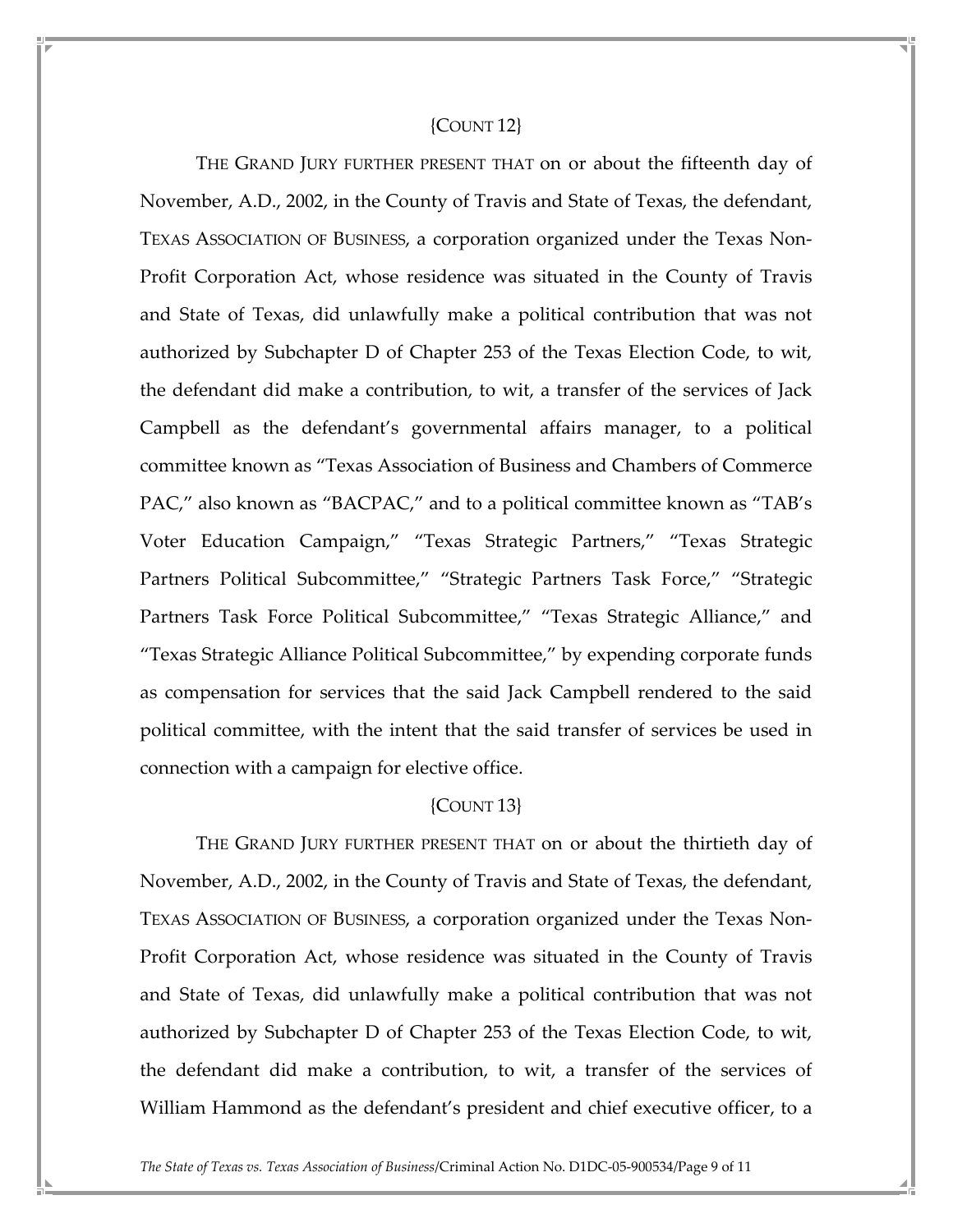political committee known as "Texas Association of Business and Chambers of Commerce PAC," also known as "BACPAC," and to a political committee known as "TAB's Voter Education Campaign," "Texas Strategic Partners," "Texas Strategic Partners Political Subcommittee," "Strategic Partners Task Force," "Strategic Partners Task Force Political Subcommittee," "Texas Strategic Alliance," and "Texas Strategic Alliance Political Subcommittee," by expending corporate funds as compensation for services that the said William Hammond rendered to the said political committee, with the intent that the said transfer of services be used in connection with a campaign for elective office.

## {COUNT 14}

 THE GRAND JURY FURTHER PRESENT THAT on or about the thirtieth day of November, A.D., 2002, in the County of Travis and State of Texas, the defendant, TEXAS ASSOCIATION OF BUSINESS, a corporation organized under the Texas Non-Profit Corporation Act, whose residence was situated in the County of Travis and State of Texas, did unlawfully make a political contribution that was not authorized by Subchapter D of Chapter 253 of the Texas Election Code, to wit, the defendant did make a contribution, to wit, a transfer of the services of Jack Campbell as the defendant's governmental affairs manager, to a political committee known as "Texas Association of Business and Chambers of Commerce PAC," also known as "BACPAC," and to a political committee known as "TAB's Voter Education Campaign," "Texas Strategic Partners," "Texas Strategic Partners Political Subcommittee," "Strategic Partners Task Force," "Strategic Partners Task Force Political Subcommittee," "Texas Strategic Alliance," and "Texas Strategic Alliance Political Subcommittee," by expending corporate funds as compensation for services that the said Jack Campbell rendered to the said political committee, with the intent that the said transfer of services be used in connection with a campaign for elective office,

The State of Texas vs. Texas Association of Business/Criminal Action No. D1DC-05-900534/Page 10 of 11